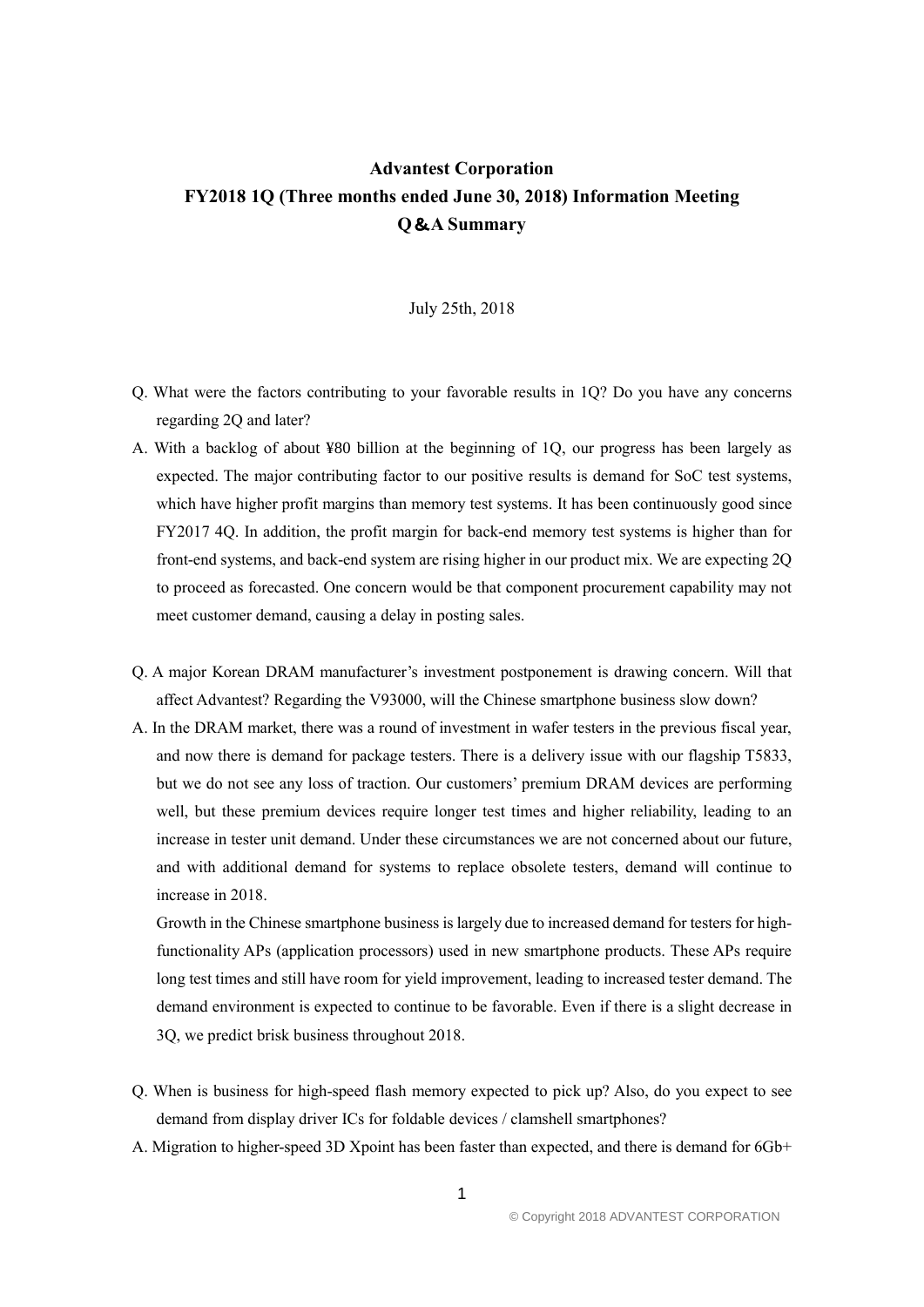and DDR5-level speed. There is already demand for our T5833, which covers this speed range. We expect an increase in devices employing 3D Xpoint in the latter half of the year, and demand for testers, including burn-in systems, will rise.

For driver ICs, manufacturers are moving to a single chip that includes a touch sensor, resulting in a sharp increase in tester demand. In addition, the technical shift from COG (Chip on Glass) to COF (Chip on Film) means demand for additional COF package testers. We expect that the current positive demand climate will continue through 2018 and into 2019.

- Q. You mentioned that 2Q will proceed as forecasted. Did you mean orders?
- A. We mean sales. 1Q stared with a backlog exceeding ¥80 billion, and we received over ¥70 billion in orders in 1Q.
- Q. How do you see orders for 1Q?
- A. Better than expected. Orders exceeded ¥70 billion even though about ¥15 billion in pull-in orders were received in FY2017 4Q.
- Q. Orders for memory test systems were ¥30.9 billion in FY2017 4Q, and ¥11.8 billion in FY2018 1Q. What was the ratio of DRAM and flash?
- A. Approximately 5: 5 in last quarter of FY2017. DRAM is getting stronger.
- Q. Where is the increase in SoC test system orders coming from?
- A. Mainly smartphone-related APs, but automotive applications and display drivers are also strong.
- Q. Your T5833 business is expanding, but how about the T5503HS?
- A. Since core test takes longer than speed test, T5833 demand is increasing. Although the T5503HS, which performs high-speed test, has not seen such a striking unit increase, it contributes to sales and profit because of its high sales price and profitability.
- Q. Gross margin in 1Q was 53.9%. Why did it decline from FY2017 4Q? Also, what is the outlook for 2Q?
- A. The decline was because the ratio of memory test systems in our product mix has risen, and SoC test systems also have variations in profit margin depending on the model. However, given where memory test system sales are, 53.9% is a satisfactory figure. We expect gross margin to stay at this level in the second quarter.
- Q. SoC test systems were strong in the first quarter. Was that because orders came in ahead of schedule